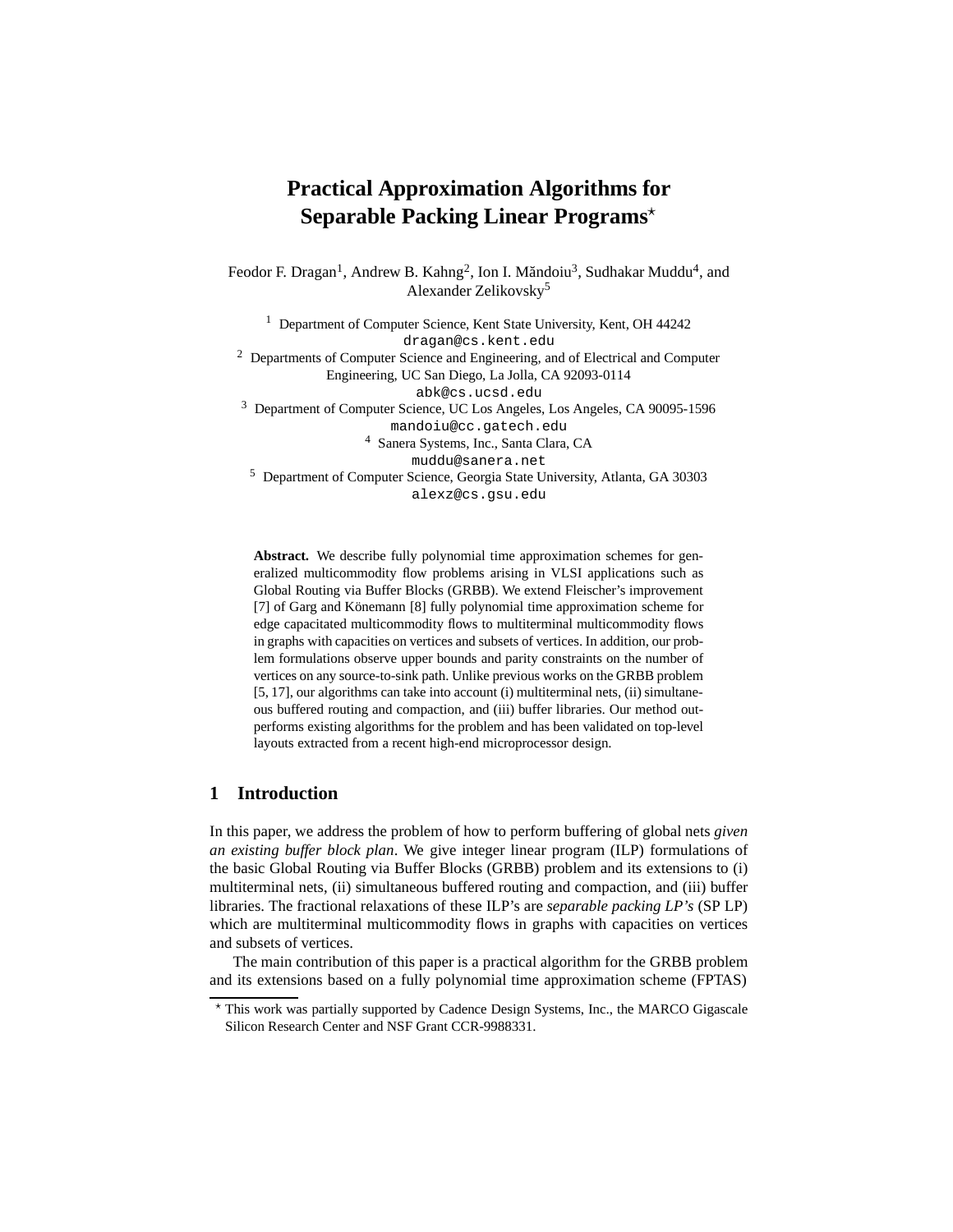for solving SP LPs. Prior to our work, heuristics based on solving fractional relaxations followed by randomized rounding have been applied to VLSI global routing [12, 16, 2, 9, 1] As noted in [11], the applicability of this approach is limited to problem instances of relatively small size by the prohibitive cost of solving exactly the fractional relaxation. We avoid this limitation by giving an FPTAS for SP LP's based on results in [8, 7]. Computational experience with industrial benchmarks shows that our approach is practical and outperforms existing algorithms.

The rest of the paper is organized as follows. In Section 3 we formulate the GRBB problem and its extensions as integer linear programs. The fractional relaxation of these ILPs is a special type of packing LP which we refer to as separable packing LP. In Sections 4 we give a practical approximation algorithm, obtained by extending the ideas of Fleischer [7] for separable packing LPs; the details of the key subroutine for finding minimum-weight feasible Steiner trees are given in Section 5; the details of randomized rounding algorithms are in Section 6. In Section 7 we describe implementations of several GRBB heuristics and give the results of an experimental comparison of these heuristics on industrial test cases.

# **2 Global Buffering via Buffer Blocks**

Process scaling in VLSI leads to an increasingly dominant effect of interconnect on high-end chip performance. Each top-level global net must undergo repeater or buffer (inverter) insertion to maintain signal integrity and reasonable signal delay [4]. It is estimated that up to  $10<sup>6</sup>$  repeaters will be needed for the next generation on-chip interconnect. To isolate repeaters from circuit block implementations, a buffer block methodology is becoming increasingly popular. Two recent works by Cong, Kong and Pan [5] and Tang and Wong [17] give algorithms to solve the *buffer block planning* problem. Their buffer block planning formulation is roughly stated as follows: Given a placement of circuit blocks, and a set of 2-pin connections with *feasible regions* for buffer insertion, plan the location of *buffer blocks* within the available free space so as to route a maximum number of connections.

In this paper we address the problem of maximizing the number of routed nets for given buffer block locations and capacities, informally defined as follows.

#### **Given:**

- **–** a planar region with rectangular obstacles;
- **–** a set of nets in the region, each net having:
	- a non-negative importance (criticality) coefficient;
	- a single source and multiple sinks;
- **–** for each sink:
	- a parity requirement and an upper-bound on the number of buffers on the path connecting it to the source;
- **–** a set of buffer blocks, each with given capacity; and
- **–** an interval [*L*; *U* ] specifying lower and upper bounds on the distance between buffers.

**Global Routing via Buffer Blocks (GRBB) Problem:** route a subset of the given nets, with maximum total importance, such that: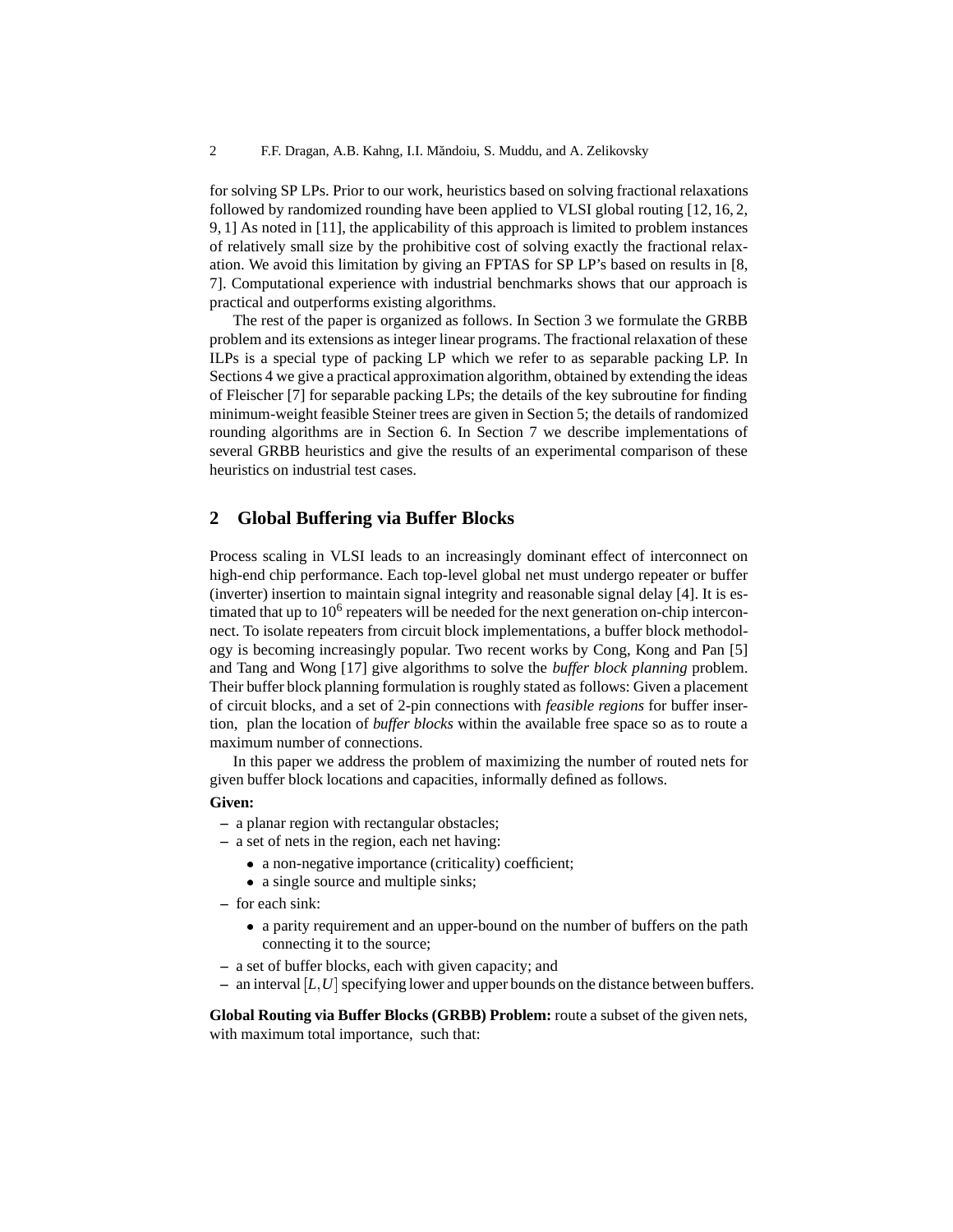- **–** the distance between the source of a route and its first repeater, between any two consecutive repeaters, respectively between the last repeater on a route and the route's sink, are all between *L* and *U*;
- **–** the number of routing trees passing through any given buffer block does not exceed the block's capacity;
- **–** the number of buffers on each source-sink path does not exceed the given upper bound and has the required parity; to meet the parity constraint two buffers of the same block can be used.

We also address the following extensions of the basic GRBB problem:

**– GRBB with Set Capacity Constraints.** The basic GRBB problem assumes predetermined capacities for all buffer blocks. In practice buffer blocks are placed in the space available after placing circuit blocks, and some of the circuit blocks can still be moved within certain limits (Figure 1). The *GRBB problem with set capacity constraints* captures this freedom by allowing constraints on the total capacity of arbitrary *sets* of buffer blocks.



**Fig. 1.** Two buffer blocks BB1 and BB2 that share capacity: if the circuit block M moves to the right, then the capacity of buffer block BB1 is increasing while the capacity of buffer block BB2 is decreasing. In this example it is the sum of capacities of BB1 and BB2, rather than their individual capacities, that is bounded.

**– GRBB with Buffer Library.** To achieve better use of area and power resources, multiple buffer types can be used. The *GRBB problem with buffer library* optimally distributes the available buffer block capacity between given buffer types and simultaneously finds optimum buffered routings.

# **3 Integer Linear Program Formulations**

Throughout this paper we let  $N_k = (s_k; t_k^1, \ldots, t_k^{q_k})$ ,  $k = 1, \ldots, K$ , denote the nets to be routed;  $s_k$  is the *source*, and  $t_k^1, \ldots, t_k^{q_k}$  are the *sinks* of net  $N_k$ . We denote by  $g_k \ge 1$  the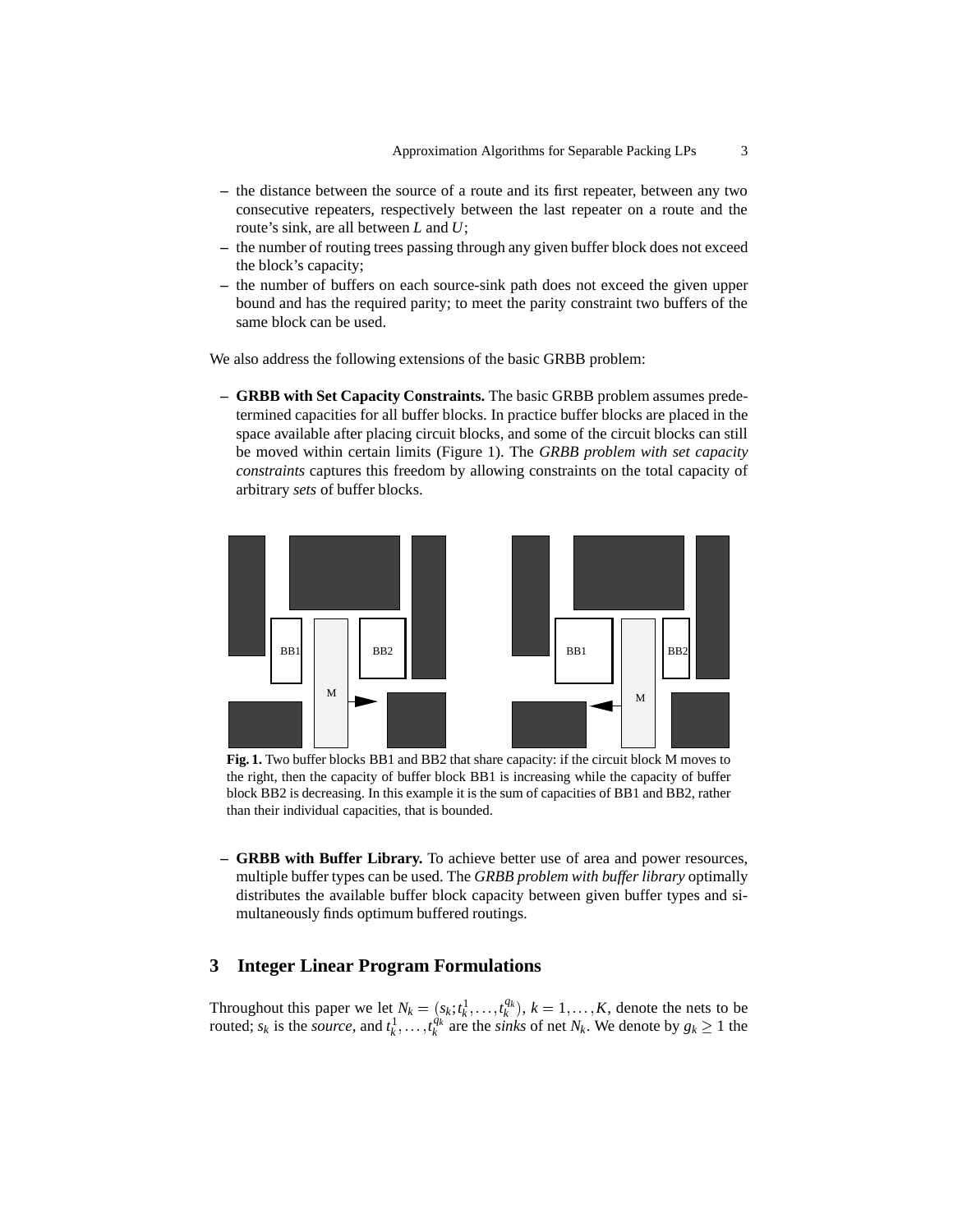importance (criticality) coefficient of net  $N_k$ , and by  $a_k^i \in \{$  even, odd $\}$  and  $l_k^i \geq 0$  the preimportance (criticality) coefficient of net  $N_k$ , and by  $a_k^j \in \{\text{even, odd}\}\$  and  $l_k^j \ge 0$  the pre-<br>scribed *parity*, respectively *upper bound*, on the number of buffers on the path between<br>source  $s_k$  and sink  $t_k^i$ . We scribed *parity*, respectively *upper bound*, on the number of buffers on the path between denote the set of sources, respectively of sinks, and  $R = \{r_1, \ldots, r_n\}$  denote the given set of *buffer blocks*. For each buffer block  $r_i$ , we let  $c(r_i)$  denote its *capacity*, i.e., the maximum number of buffers that can be inserted in *ri*.

A *routing graph* for nets  $N_k$ ,  $k = 1, \ldots, K$ , is an undirected graph  $G = (V, E)$  such that  $S \cup S' \subseteq V$ . The set of vertices of *G* other than sources and sinks,  $V \setminus (S \cup S')$ , is denoted by  $V'$ . All vertices in a routing graph are associated to locations on the chip, including vertices of  $V'$  which are associated with buffer block locations. We require that the rectilinear distance with obstacles between two vertices connected by an edge in the routing graph be either between *L* and *U* or 0 (this last case corresponds to using two buffers in the same buffer block). Thus, inserting a buffer at each Steiner point ensures that every Steiner tree in the routing graph satisfies the given  $L/U$  bounds. A *feasible Steiner tree* for net  $N_k$  is a Steiner tree  $T_k$  connecting terminals  $s_k, t_k^1, \ldots, t_k^{q_k}$ such that, for every  $i = 1, ..., q_k$ , the path of  $T_k$  connecting  $s_k$  to  $t_k^i$  has length at most  $l_k^i$  and parity  $a_k^i$ . We denote the set of all feasible Steiner trees for net *N<sub>k</sub>* by  $T_k$ , and let  $\ddot{T} = \bigcup_{k=1}^K T_k$ .

For the GRBB problem, the routing graph  $G = (V, E)$  has  $V = S \cup S' \cup \{r', r'' \mid r \in R\}$  $\cup S' \cup \{r', r'' \mid r \in R\}$ <br> *r* for feasible Steiner<br>
me buffer block) and (there are two vertices corresponding to each buffer block to allow for feasible Steiner trees that meet the parity constraints by using two buffers in the same buffer block) and  $E = \{(r', r'') \mid r \in R\} \cup \{(x, y) \mid x, y \in V, L \le d(x, y) \le U\}$ , where,  $d(x, y)$  is the rec-<br>tilinear distance with obstacles between points x and y. Given importance coefficients<br> $g_k = g(N_k)$  for each net  $N_k$ , let  $g(T) = g_k$  for each tree tilinear distance with obstacles between points  $x$  and  $y$ . Given importance coefficients problem is then equivalent to the following integer linear program:

|            | <b>maximize</b> $\sum_{T \in T} g(T) f_T$                                                                                  |                                                                     | (GRBB ILP) |
|------------|----------------------------------------------------------------------------------------------------------------------------|---------------------------------------------------------------------|------------|
| subject to | $\sum_{T \in T} \pi_T(v) f_T \leq 1$ ,<br>$\sum_{T \in T} (\pi_T(r') + \pi_T(r'')) f_T \leq c(r)$ ,<br>$f_T \in \{0,1\},\$ | $\forall v \in S \cup S'$<br>$\forall r \in R$<br>$\forall T \in T$ |            |
|            | (v) is 1 if $v \in T$ and 0 otherwise.<br><b>PPP 11 11 11 11</b>                                                           |                                                                     |            |

where  $\pi_T(v)$  is 1 if  $v \in T$  and 0 otherwise.

The GRBB ILP, as well as the ILP formulations for GRBB with set constraints and buffer library (which we omit from this extended abstract) are captured by the following common generalization, referred to as the *separable packing ILP* (SP ILP):

maximize 
$$
\sum_{T \in T} g(T) f_T
$$
 (SP ILP)  
\nsubject to  
\n
$$
\sum_{T \in T} (\sum_{v \in X} \pi_T(v) s(v)) f_T \le c(X), \quad \forall X \in V
$$
\n
$$
f_T \in \{0, 1\}, \qquad \forall T \in T
$$

for given

- $-$  arbitrary sets  $T_k$  of Steiner trees for each net  $N_k$ ;
- $-$  family V of subsets of V such that  $\{v\} \in V$  for every  $v \in S \cup S'$ ;
- { $v$ }  $\in$  *V* for every  $v \in S \cup S'$ ;<br>at  $s(v) = 1$  for every  $v \in S \cup S'$ ; and  $\bullet$  "size" function  $s: V \to R_+$  such that  $s(v) = 1$  for every  $v \in S \cup S'$ ; and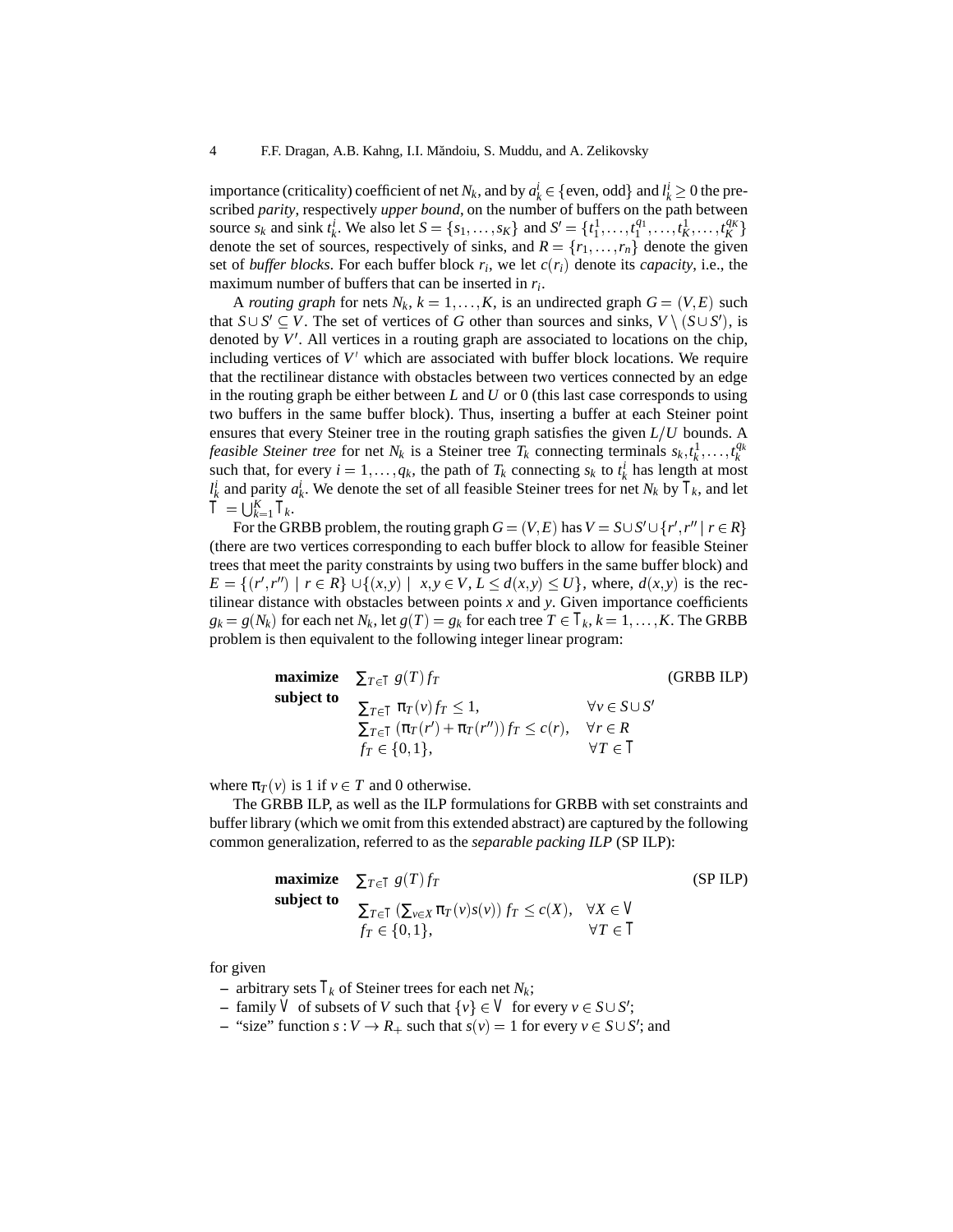$-$  "set-capacity" function  $c: V \to Z_+$  such that  $c({v}) = 1$  for every  $v \in S \cup S'.$ 

Our two-step approach to the GRBB problem and its extensions is to first solve the fractional relaxations obtained by replacing integrality constraints  $f_T \in \{0,1\}$  with  $\in \{0, 1\}$  with<br>next section<br>SP ILP. The  $f_T \geq 0$ , and then use randomized rounding to get integer solutions. In next section we give an algorithm for approximating the fractional relaxation of the SP ILP. The algorithm relies on a subroutine for finding minimum weight feasible Steiner trees, the details of this subroutine are given in Section 5.

## **4 Approximating the SP ILP Relaxation**

The fractional relaxation of the SP ILP can be solved exactly in polynomial time using, e.g., the ellipsoid algorithm. However, exact algorithms are highly impractical. The SP LP can be efficiently approximated within any desired accuracy using Garg and Könemann's approximation scheme for packing LPs [8]. The main step of their algorithm is computing the minimum weight column of the LP. For the special case of edge-capacitated multicommodity flow LPs, Fleischer [7] gave a significantly faster algorithm by computing in each step the minimum weight column only among columns corresponding to a single commodity. Below we generalize Fleisher's idea to separable packing LPs by partitioning the columns into groups corresponding to the nets.

#### **4.1 The Algorithm**

Our algorithm simultaneously finds feasible solutions to the SP LP and its dual. The dual LP asks for an assignment of non-negative weights  $w(X)$  to every  $X \in V$  such that the weight of every tree  $T \in T$  is at least 1, where the weight of  $T$  is defined by  $weight(T) = \frac{1}{g(T)} \sum_{X \in V} \pi_T(X) w(X)$  and  $\pi_T(X) = \sum_{v \in X} \pi_T(v) s(v)$ :

|            | <b>minimize</b> $\sum_{X \in V} w(X)c(X)$                                             |                   | (SP LP Dual) |
|------------|---------------------------------------------------------------------------------------|-------------------|--------------|
| subject to | $\frac{1}{g(T)}\sum_{X\in V}\pi_T(X)w(X)\geq 1, \quad \forall T\in T$<br>$w(X) > 0$ , | $\forall X \in V$ |              |

In the following we assume that  $min{g_k : k = 1,..., K} = 1$  (this can be easily achieved by scaling) and denote max $\{g_k : k = 1, \ldots, K\}$  by  $\Gamma$ .

The algorithm (Figure 2) starts with weights  $w(X) = \delta$  for every  $X \in V$ , where  $\delta$  is an appropriately chosen constant, and with a SP LP solution  $f \equiv 0$ . While there is a feasible tree whose weight is less than 1, the algorithm selects such a tree *T* and increments  $f_T$  by 1. This increase will likely violate the capacity constraints for some of the sets in  $V$ ; feasibility is achieved at the end of the algorithm by uniformly scaling down all  $f_T$ 's. Whenever  $f_T$  is incremented, the algorithm also updates each weight *w*(*X*) by multiplying it with  $(1 + \varepsilon \pi_T(X)/c(X))$ , for a fixed ε.

According to the Garg and Könemann's approximation algorithm [8] each iteration must increment the variable  $f<sub>T</sub>$  corresponding to a tree with minimum weight among all trees in *T* . Finding this tree essentially requires *K* minimum-weight feasible Steiner tree computations, one for each net  $N_k$ . We reduce the total number of minimum-weight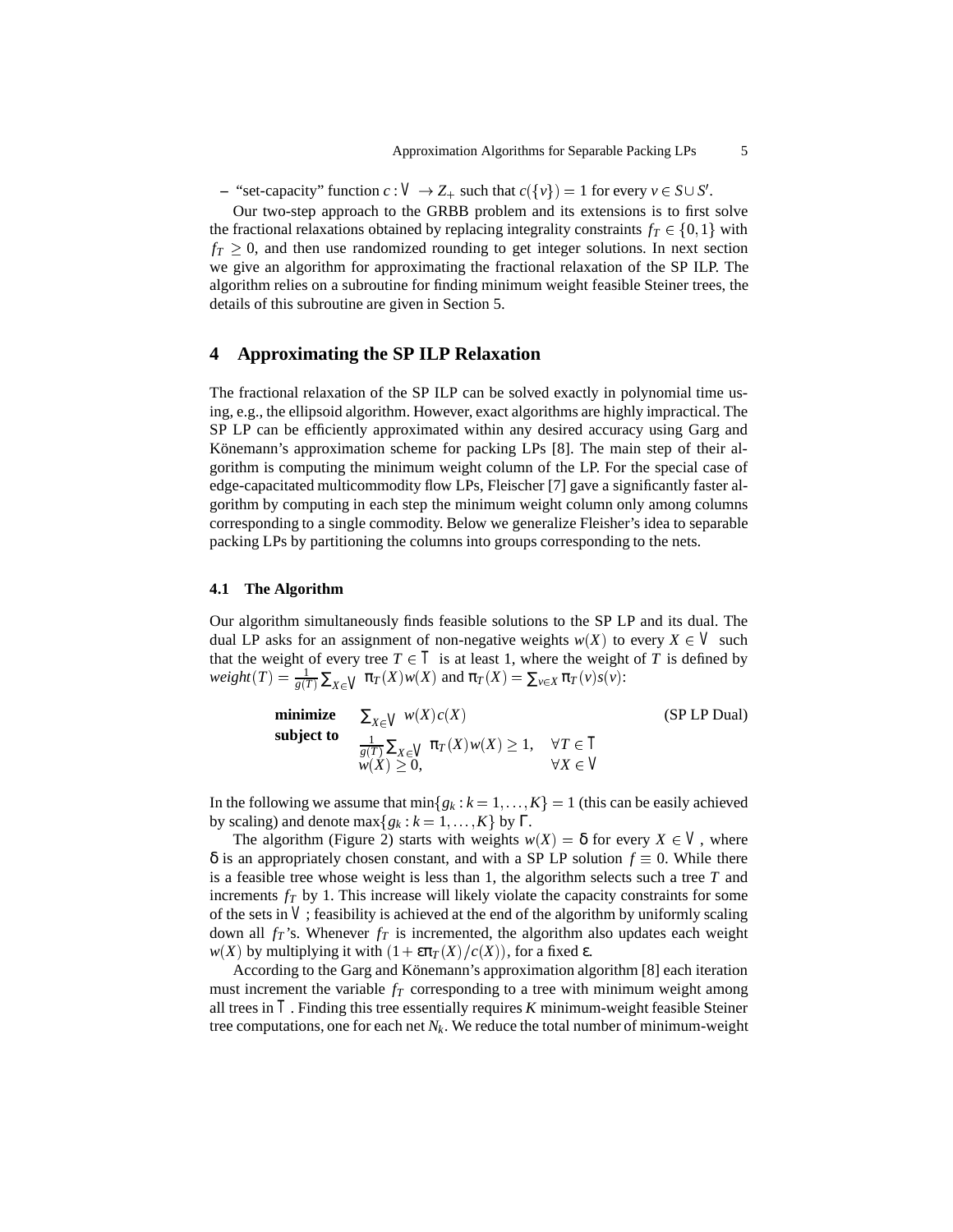```
Input: Nets N_1, \ldots, N_K, coefficients g_1, \ldots, g_K, routing graph G = (V, E), family V of
subsets of V, capacities c(X), X \in V, and weights s(v), v \in VOutput: SP LP solution f_T, T \in T
```

```
For every T\in T , f_T\leftarrow 0For every X \in V, w(X) \leftarrow \delta\bar{\alpha} \leftarrow \delta/\GammaFor i = 1 to t = \left| \log_{1+\epsilon} \frac{(1+\epsilon)\Gamma}{\delta} \right| do
 For k = 1 to K do
      Find a minimum weight feasible Steiner tree T in Tk
      While weight(T) < min\{1, (1+\varepsilon)\bar{\alpha}\} do
            f_T \leftarrow f_T + 1For all X \in V, w(X) \leftarrow w(X)(1+\epsilon \pi_T(X)/c(X))Find a minimum weight feasible Steiner tree T in Tk
      End while
 End for on k
 \bar{\alpha} \leftarrow (1+\epsilon)\bar{\alpha}End for on i
For every T \in T , f_T \leftarrow \frac{f_T}{\log_{1+\varepsilon} \frac{[1+\varepsilon]\Gamma}{\delta}}Output f_T, T \in T
```
**Fig. 2.** The algorithm for finding approximate solutions to the SP LP.

feasible Steiner tree computations during the algorithm by extending a speed-up idea due to Fleischer [7]. Instead of always finding the minimum-weight tree in  $\overline{T}$ , the idea is to settle for trees with weight within a factor of  $(1 + \varepsilon)$  of the minimum. As shown in next section, the faster algorithm still leads to an approximation guarantee similar to that of Garg and Könemann.

#### **4.2 Runtime and Performance Analysis**

In each iteration the algorithm cycles through all nets. For each net, the algorithm repeatedly computes minimum-weight feasible Steiner tree until the weight becomes larger than  $(1+\varepsilon)$  times a lower-bound  $\bar{\alpha}$  on the overall minimum weight, min $\{weight(T) :$ *T*  $\in$  *T* }. The lower-bound  $\bar{\alpha}$  is initially set to  $\delta/\Gamma$ , and then multiplied by a factor of  $(1 + \varepsilon)$  from one iteration to another (note that no tree in T has weight smaller than  $(1 + \varepsilon)\bar{\alpha}$  at the end of an iteration, so  $(1 + \varepsilon)\bar{\alpha}$  is a valid lower-bound for the next iteration).

The scheme used for updating  $\bar{\alpha}$  fully determines the number of iterations in the outer loop of the algorithm. Since  $\bar{\alpha} = \delta/\Gamma$  in the first iteration and at most  $(1 + \epsilon)$  in the last one, it follows that the number of iterations is  $\left|\log_{1+\epsilon}\frac{(1+\epsilon)\Gamma}{\delta}\right|$ . The following lemma gives an upper-bound on the runtime of the algorithm.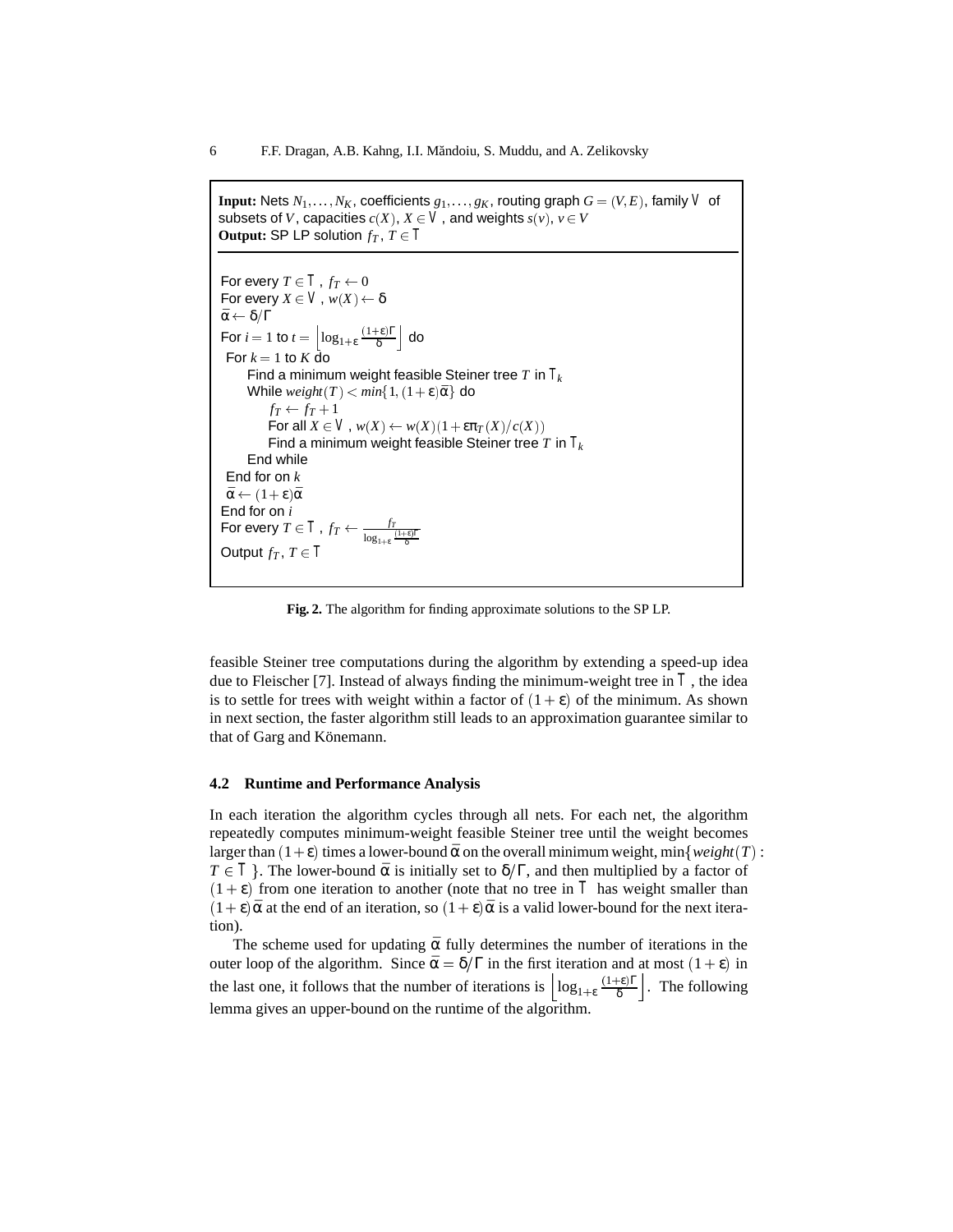**Lemma 1.** *Overall, the algorithm in Figure 2 requires*  $O(K \log_{1+\epsilon} \frac{(1+\epsilon)\Gamma}{\delta})$  *minimumweight feasible Steiner tree computations.*

*Proof.* First, note that the number of minimum-weight feasible Steiner tree computations that do not contribute to the final fractional solution is  $K\left|\log_{1+\epsilon}\frac{(1+\epsilon)\Gamma}{\delta}\right|$ . Indeed, in each iteration, and for each net  $N_k$ , there is exactly one minimum-weight feasible Steiner tree computation revealing that  $min_{T \in T_k} weight(T) \geq (1+\epsilon)\bar{\alpha}$ , all other computations trigger the incrementation of some  $f_T$ .

We claim that the number of minimum-weight Steiner trees that lead to variable incrementations is at most  $K \log_{1+\epsilon} \frac{(1+\epsilon)\Gamma}{\delta}$ . To see this, note that the weight of the set *{sk}* ∈ *V* is updated whenever a variable *f<sub>T</sub>*, *T* ∈ *T<sub>k</sub>*, is incremented. Moreover, *w*({*sk}*) is last updated when incrementing *f<sub>T</sub>* for a tree *T* ∈ *T<sub>k</sub>* of weight less than one. Thus, before the last upda is last updated when incrementing  $f_T$  for a tree  $T \in T_k$  of weight less than one. Thus, before the last update,  $w({s_k}) \leq \Gamma$  *weight* $(T) < \Gamma$ . Since  $\pi_T({s_k}) = c({s_k}) = 1$ , the weight of  $\{s_k\}$  is multiplied by a factor of  $1 + \varepsilon$  in each update, including the last one. This implies that the final value of  $w({s_k})$  is at most  $(1 + \varepsilon)\Gamma$ . Recalling that *w*({*s<sub>k</sub>*}) is initially set to δ, this gives that the number of updates to *w*({*s<sub>k</sub>*}) is at most  $\log_{1+\epsilon} \frac{(1+\epsilon)\Gamma}{\delta}$ . The lemma follows by summing this upper-bound over all nets.  $\Box$ 

We now show that, for an appropriate value of the parameter  $\delta$ , the algorithm finds a feasible solution close to optimum.

**Theorem 1.** *For every*  $\varepsilon$  < 0.15*, the algorithm in Figure 2 computes a feasible solution to the SP LP within a factor of*  $1/(1 + 4\varepsilon)$  *of optimum by choosing*  $\delta = (1 + \varepsilon)\Gamma((1 +$  $\epsilon$ ) $L\Gamma)^{-\frac{1}{\epsilon}}$ ; the runtime of the algorithm for this value of  $\delta$  is  $O\left(\frac{1}{\epsilon^2}K(\log L + \log \Gamma)T_{tree}\right)$ . *Here, L is the maximum number of vertices in a feasible tree, and T<sub>tree</sub> is the time required to compute the minimum weight feasible Steiner tree for a net.*

Proof. Our proof is an adaptation of the proofs of Garg and Könemann [8] and Fleischer [7]. We omit the proof that the solution found by the algorithm is feasible. To establish the approximation guarantee, we show that the solution computed by the algorithm is within a factor of  $1/(1 + 4ε)$  of the optimum objective value, β, of the dual LP. Let  $\alpha(w)$  be the weight of a minimum weight tree from T with respect to weight function  $w: V \to R_+$ , and let  $D(w) = \sum_{X \in V} w(X)c(X)$ . A standard scaling argument shows that the dual LP is equivalent to finding a weight function *w* such that  $D(w)/\alpha(w)$  is minimum, and that  $\beta = \min_{w} \{D(w)/\alpha(w)\}.$ 

For every  $X \in V$ , let  $w_i(X)$  be the weight of set X at the end of the *i*th iteration and  $w_0(X) = \delta$  be the initial weight of set *X*. For brevity, we will denote  $\alpha(w_i)$  and  $D(w_i)$ by  $\alpha(i)$  and  $D(i)$ , respectively. Furthermore, let  $f_T^i$  be the value of  $f_T$  at the end of *i*th iteration, and  $h_i = \sum_{T \in T} g(T) f_T^i$  be the objective value of the SP LP at the end of this iteration.

When the algorithm increments  $f_T$  by one unit, each weight  $w(X)$  is increased by  $(\epsilon \pi T(X)w(X)/c(X)$ . Thus, the incrementation of  $f_T$  increases  $D(w)$  by

$$
\varepsilon \sum_{X \in V} \pi_T(X) w(X) = \varepsilon \, weight(T) g(T)
$$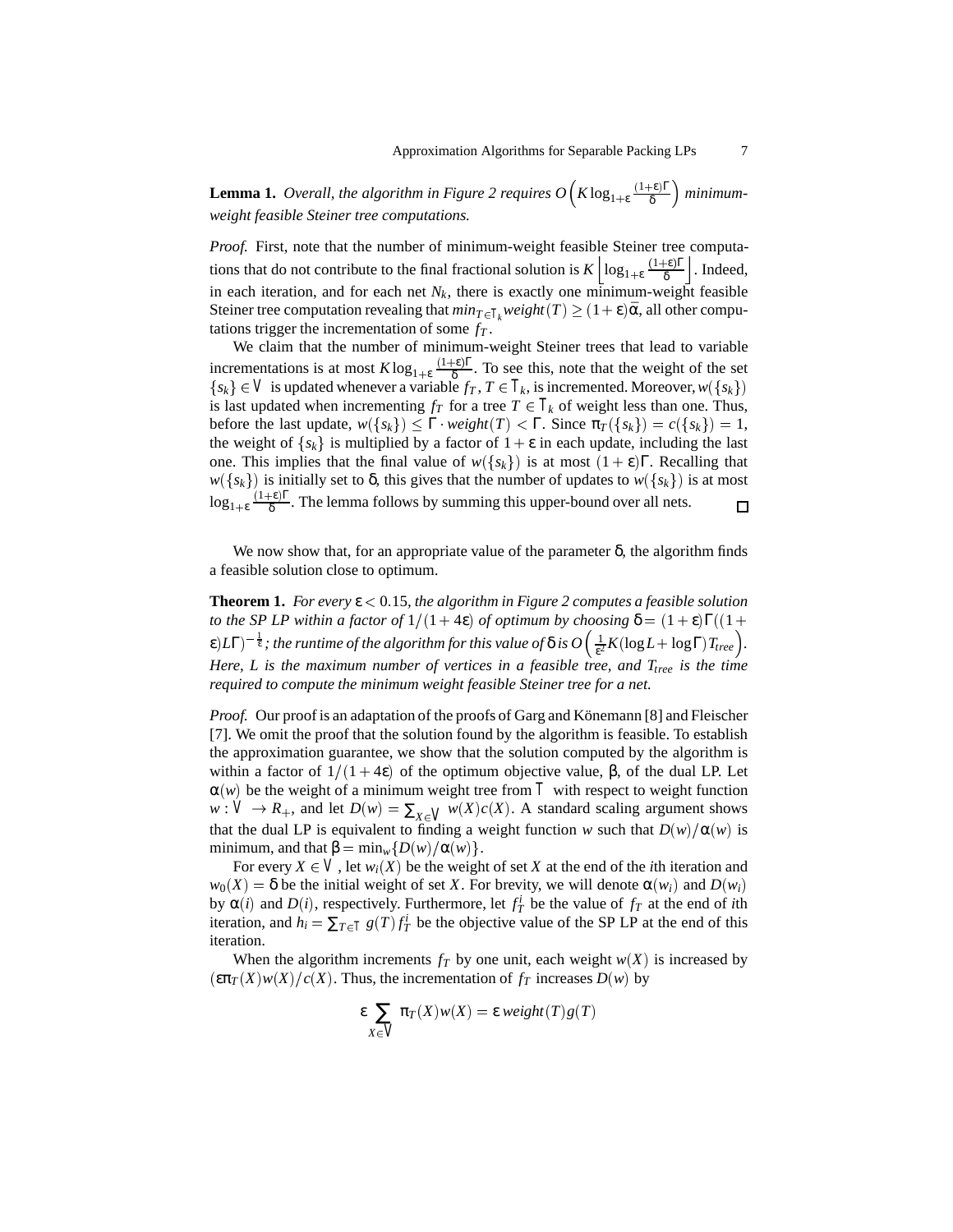If this update takes place in the *i*th iteration, then  $weight(T) \leq (1 + \varepsilon)\alpha(i - 1)$ . Adding this over all  $f_T$ 's incremented in *i*th iteration gives

$$
D(i) - D(i-1) \le \varepsilon (1+\varepsilon)\alpha(i-1)(h_i - h_{i-1})
$$

which implies that

$$
D(i) - D(0) \le \varepsilon (1 + \varepsilon) \sum_{j=1}^{i} \alpha (j - 1)(h_j - h_{j-1})
$$

Consider the weight function  $w_i - w_0$ , and notice that  $D(w_i - w_0) = D(i) - D(0)$ . Since the minimum weight tree w.r.t. weight function  $w_i - w_0$  has a weight of at most  $\alpha(w_i$ *w*<sub>0</sub>) + *L*δ w.r.t. *w<sub>i</sub>*,  $\alpha$ (*i*)  $\leq$   $\alpha$ (*w<sub>i</sub>* – *w*<sub>0</sub>) + *L*δ. Hence, if  $\alpha$ (*i*) – *L*δ > 0, then

$$
\beta \le \frac{D(w_i - w_0)}{\alpha(w_i - w_0)} \le \frac{D(i) - D(0)}{\alpha(i) - L\delta} \le \frac{\varepsilon(1 + \varepsilon) \sum_{j=1}^{i} \alpha(j-1)(h_j - h_{j-1})}{\alpha(i) - L\delta}
$$

Thus, in any case (when  $\alpha(i) - L\delta \leq 0$  this follows trivially) we have

$$
\alpha(i) \leq L\delta + \frac{\varepsilon(1+\varepsilon)}{\beta} \sum_{j=1}^i \alpha(j-1)(h_j - h_{j-1})
$$

Note that, for each fixed *i*, the right-hand side of last inequality is maximized by setting  $\alpha(j)$  to its maximum possible value, say  $\alpha'(j)$ , for every  $0 \le j < i$ . Then, the maximum value of  $\alpha(i)$  is

$$
\alpha'(i) = L\delta + \frac{\varepsilon(1+\varepsilon)}{\beta} \sum_{j=1}^{i-1} \alpha'(j-1)(h_j - h_{j-1}) + \frac{\varepsilon(1+\varepsilon)}{\beta} \alpha'(i-1)(h_i - h_{i-1})
$$
  
=  $\alpha'(i-1) \left(1 + \frac{\varepsilon(1+\varepsilon)}{\beta}(h_i - h_{i-1})\right)$   
 $\leq \alpha'(i-1)e^{\frac{\varepsilon(1+\varepsilon)}{\beta}(h_i - h_{i-1})}$ 

where the last inequality uses that  $1 + x \le e^x$  for every  $x \ge 0$ . Using that  $\alpha'(0) = L\delta$ , this gives

$$
\alpha(i) \leq L \delta e^{\frac{\epsilon(1+\epsilon)}{\beta}h_i}
$$

Let *t* be the last iteration of the algorithm. Since  $\alpha(t) \geq 1$ ,

$$
1 \leq L\delta e^{\frac{\varepsilon(1+\varepsilon)}{\beta}h_t}
$$

and thus

$$
\frac{\beta}{h_t} \le \frac{\varepsilon(1+\varepsilon)}{\ln(L\delta)^{-1}}
$$

Let  $\gamma = \frac{\beta}{h_t} \log_{1+\epsilon} \frac{(1+\epsilon)\Gamma}{\delta}$  be the ratio between the optimum dual objective value and the objective value of the SP LP solution produced by the algorithm. By substituting the previous bound on  $\beta/h_t$  we obtain

$$
\gamma \!\leq\! \frac{\epsilon(1+\epsilon)\log_{1+\epsilon}\frac{(1+\epsilon)\Gamma}{\delta}}{\ln(L\delta)^{-1}} = \frac{\epsilon(1+\epsilon)\ln\frac{(1+\epsilon)\Gamma}{\delta}}{\ln(1+\epsilon)\ln(L\delta)^{-1}}
$$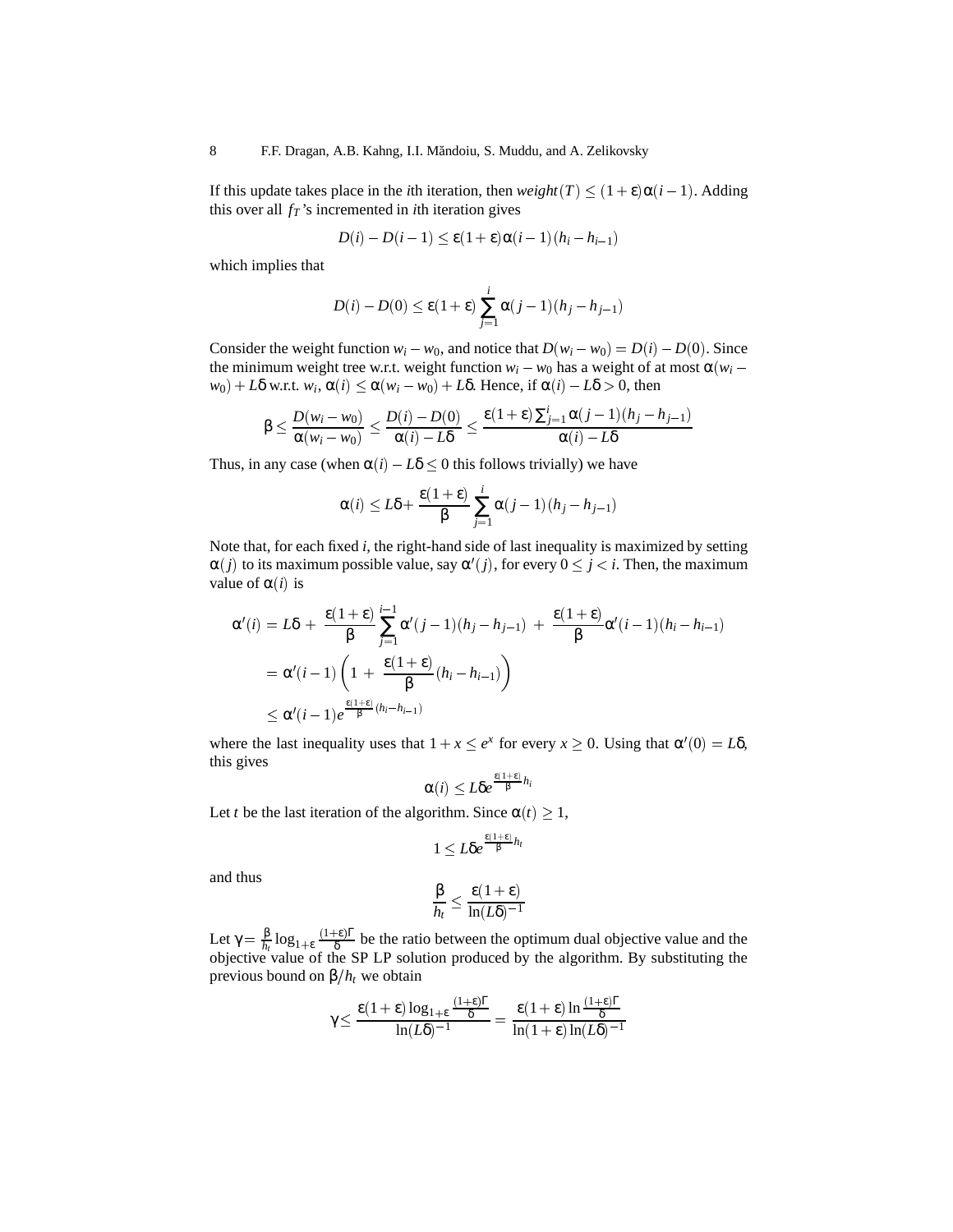For  $\delta = (1 + \varepsilon)\Gamma((1 + \varepsilon)L\Gamma)^{-\frac{1}{\varepsilon}},$ 

$$
\frac{\ln \frac{(1+\epsilon)\Gamma}{\delta}}{\ln(L\delta)^{-1}} = \frac{\ln \left((1+\epsilon)L\Gamma\right)^{\frac{1}{\epsilon}}}{\ln \left((1+\epsilon)L\Gamma\right)^{-1+\frac{1}{\epsilon}}} = \frac{\frac{1}{\epsilon}\ln\left(1+\epsilon)L\Gamma\right)}{\frac{1-\epsilon}{\epsilon}\ln\left(1+\epsilon)L\Gamma\right)} = \frac{1}{1-\epsilon}
$$

and thus

$$
\gamma \leq \frac{\epsilon(1+\epsilon)}{(1-\epsilon)\ln(1+\epsilon)} \leq \frac{\epsilon(1+\epsilon)}{(1-\epsilon)(\epsilon-\epsilon^2/2)} \leq \frac{(1+\epsilon)}{(1-\epsilon)^2}
$$

Here we use the fact that  $ln(1 + \epsilon) \ge \epsilon - \epsilon^2/2$  (by Taylor series expansion of  $ln(1 + \epsilon)$ around the origin). The proof of the approximation guarantee is completed by observing that  $(1+\epsilon)/(1-\epsilon)^2 \le (1+4\epsilon)$  for every  $\epsilon < 0.15$ . The runtime follows by substituting δ in the bound given by Lemma 1. 口

#### **5 Computing Minimum-Weight Feasible Steiner Trees**

The key subroutine of the approximation algorithm given in the previous section is to compute, for a fixed *k* and given weights  $w(X), X \in V$ , a feasible tree  $T \in T_k$  minimizing  $weight(T) = \frac{1}{g(T)} \sum_{X \in V} \pi_T(X) w(X)$ . Define a weight function *w*<sup>1</sup> on the vertices of the routing graph  $G = (V, E)$  by setting  $w'(v) = \frac{1}{g(T)} \sum_{v \in X \in V} w(X)$ , and let  $w'(T) =$  $\sum_{v \in V(T)} w'(v)$  be the total vertex weight w.r.t. *w*<sup>1</sup> of *T*. Then *weight*  $(T) = w'(T)$ , and the problem reduces to finding a tree  $T \in T_k$  with minimum total vertex weight w.r.t. *w'*.

Recall that for the GRBB problem and its extensions,  $T_k$  contains all Steiner trees connecting the source  $s_k$  with the sinks  $t_k^1, \ldots, t_k^{q_k}$  such that the number of intermediate vertices on each tree path between  $s_k$  and  $t_k^i$  has the parity specified by  $a_k^i$  and does not exceed  $l_k^i$ . In this case we can further reduce the problem of finding the tree  $T \in T_k$  minimizing  $w'(T)$  to the *minimum-cost directed rooted Steiner tree* (DRST) problem in a directed acyclic graph. Unfortunately, the minimum-cost DRST problem is NP-hard, and the fact that  $D_k$  is acyclic does not help since there is a simple reduction for this problem from arbitrary directed graphs to acyclic graphs. As far as we know, the best result for the DRST problem, due to Charikar et al. [3], gives  $O(\log^2 q_k)$ -approximate solutions in quasi-polynomial time  $O(n^{3\log q_k})$ . Note, on the other hand, that the minimum-cost DRST can be found in polynomial time for small nets (e.g., in time  $O(n^{M-1})$  for nets with at most *M* sinks, for  $M = 2, 3, 4$ ; most of the nets in industrial VLSI designs fall into this category [10]. For nets of small size, Theorem 1 immediately gives:

**Corollary 1.** If the maximum net size is  $M \leq 4$ , the algorithm in Figure 2 finds, for every  $\varepsilon$  < 0.15*, a feasible solution to the SP LP within a factor of*  $1/(1 + 4\varepsilon)$  *of optimum in time*  $O\left(\frac{1}{\epsilon^2}Kn^{M-1}(\log n + \log \Gamma)\right)$ *.* 

We have implemented both heuristics that use approximate DRSTs instead of optimum DRSTs and heuristics that decompose larger nets into nets with 2-4 pins before applying the algorithm in Figure 2; results of experiments comparing these approaches are reported in Section 7.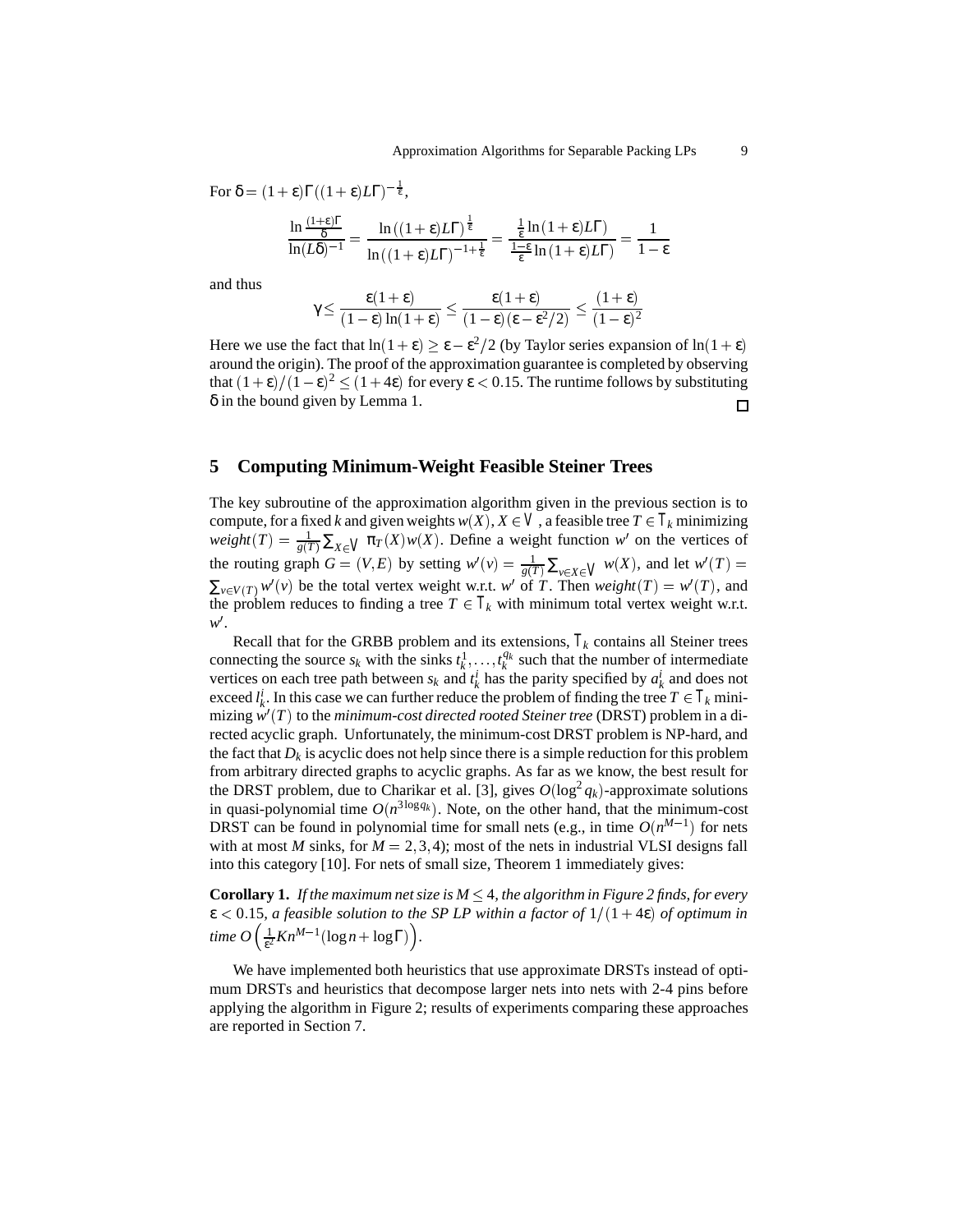```
Input: Net- and edge-cumulated f_T values, f_k = \sum_{T \in T_k} f_T and
f_k(e) = \sum_{T \in T_k: e \in E(T)} f_T, k = 1, \ldots, K, e \in E(D_k)Output: Routed trees T_k \in T_kFor each k = 1, \ldots, K, select net N_k with probability f_kRoute each selected net Nk as follows:
 T_k \leftarrow \{s_k\}For each sink t_k^i in N_k do
       P \leftarrow \emptyset; \quad v \leftarrow t_k^iWhile v \notin T_k do
            Pick arc (u, v) with probability \frac{f_k(u, v)}{\sum_{(w, v) \in E} f_k(w, v)}P \leftarrow P \cup \{(u, v)\}; \quad v \leftarrow uEnd while
      T_k \leftarrow T_k \cup PEnd for
```
**Fig. 3.** The random walk based rounding algorithm.

#### **6 Rounding Fractional SP LP Solutions**

In the previous two sections we presented an algorithm for computing near-optimal solutions to the SP LP. In this section we give two algorithms based on the randomized rounding technique of Raghavan and Thomson [14] (see also [11]) for converting these solutions to integer SP ILP solutions.

The first algorithm is to route net  $N_k$  with probability equal to  $f_k = \sum_{T \in T_k} f_T$  by picking, for selected nets, one of the trees  $T \in T_k$  with probability  $f_T/f_k$ . A drawback of this algorithm is that it requires the explicit representation of trees  $T \in T$  with  $f(T) \neq 0$ . Although the approximate SP LP algorithm produces a polynomial number of trees with non-zero  $f<sub>T</sub>$ , storing all such trees is infeasible for large problem instances. Our second rounding algorithm (Figure 3) takes as input the net- and edge-cumulated  $f<sub>T</sub>$  values,  $f_k = \sum_{T \in T_k} f_T$ , respectively  $f_k(e) = \sum_{T \in T_k} f_{\mathcal{F}}(e)} f_T$ , thus using only  $O(K|E|)$  space.

As the first rounding algorithm, the algorithm in Figure 3 routes each net  $N_k$  with a probability of  $f_k = \sum_{T \in T_k} f_T$ . The difference is in how each chosen net is routed: to route net *Nk*, the algorithm performs *backward random walks* from each sink of *Nk* until reaching either the source of  $N_k$  or a vertex already connected to the source. The random walks are performed in the directed acyclic graphs used for DRST computation, with probabilities given by the normalized  $f_k(e)$  values.

On the average, the total importance of the nets routed by each of the two algorithm is  $\sum_{k=1}^{K} g_k f_k = \sum_{T \in T} g(T) f_T$ . By Theorem 1, this is within a factor of  $1/(1 + 4\varepsilon)$  of the optimum SP LP solution, which in turn is an upper-bound on the optimum SP ILP solution. Ensuring that no set capacity is exceeded can be accomplished in two ways. One approach is to solve the SP LP with set capacities scaled down by a small factor which guarantees that the rounded solution meets the *original* capacities with very high probability (see [11]). A more practical approach, extending the so-called *greedy-deletion*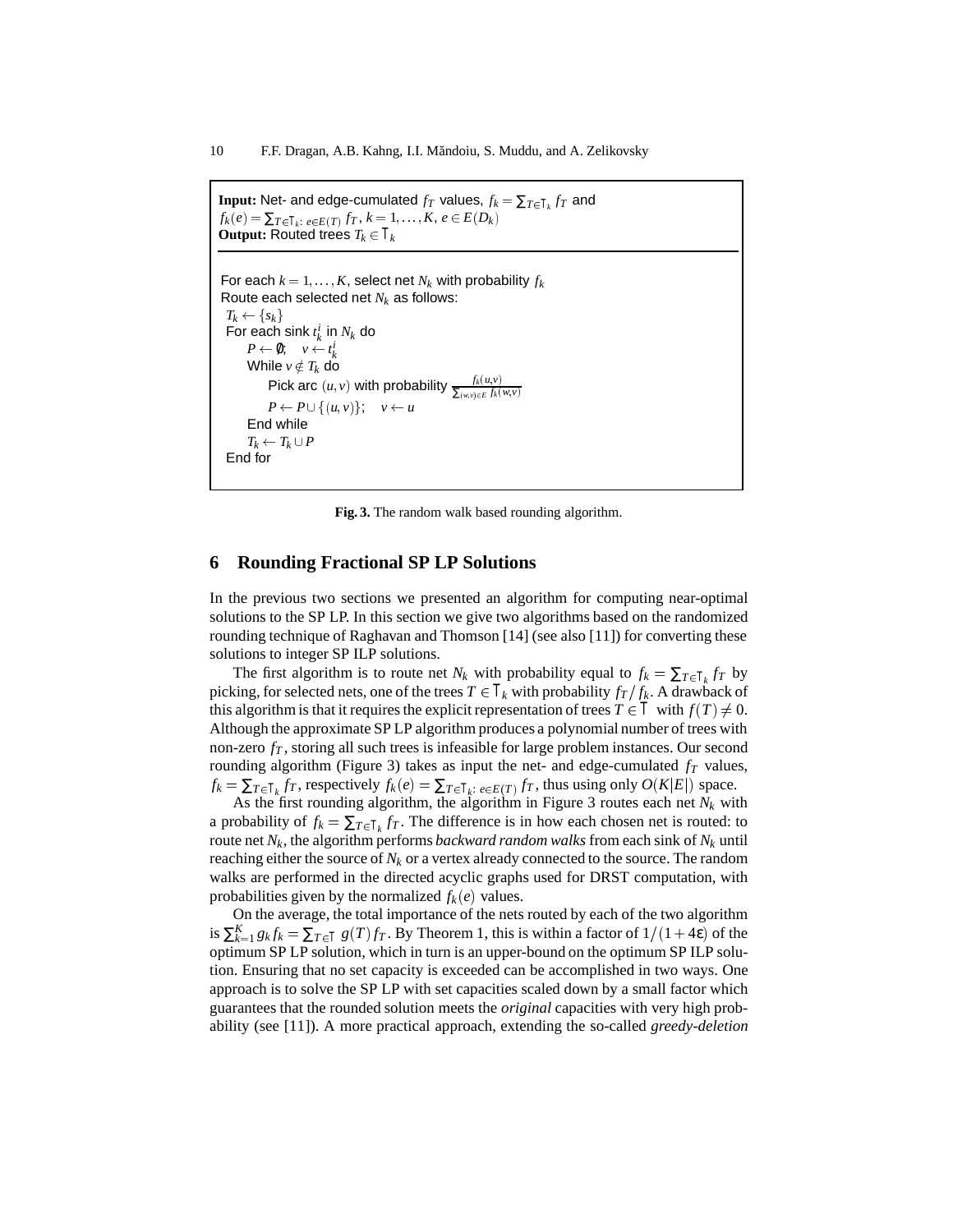*algorithm* in [6] to multiterminal nets, is to repeatedly drop routed paths passing through over-used sets until feasibility is achieved.

# **7 Experimental Results**

We have implemented four greedy algorithms for the GRBB problem; all four greedy algorithms route nets sequentially. For a given net, the algorithms start with a tree containing only the net's source, then iteratively add shortest paths from each sink to the already constructed tree. The only difference is in whether or not net decomposition is used, and in the size of the decomposed nets. The first three algorithms—referred to as 2TG, 3TG, and 4TG, respectively—start by decomposing larger multiterminal nets into 2-, 3-, respectively 4-pin nets. The fourth algorithm, MTG, works on the original (undecomposed) nets.

We have also implemented four algorithms that approximate the fractional solution to the SP LP corresponding to GRBB problem (which generalizes the node-capacitated multiterminal multicommodity flow problem) and then apply randomized rounding. The first three algorithms (2TMCF, 3TMCF, and 4TMCF) decompose larger nets into 2-, 3-, respectively 4-pin nets then call the algorithm in Figure 2 with exact DRST computations. The fourth algorithm, MTMCF, works on the original (undecomposed) nets, using shortest-path trees as approximate DRSTs in the SP LP approximation algorithm.

Figure 4 plots the solution quality versus the CPU time (on a 195MHz SGI Origin 2000) of each implemented algorithm. The test cases used in our experiments were extracted from the next-generation (as of January 2000) microprocessor chip at SGI. The results clearly demonstrate the high quality of solutions obtained by rounding the approximate SP LP solutions. The MTMCF algorithm proves to be the best among all algorithms when the time budget is limited, providing significant improvements over greedy algorithms without undue runtime penalty. However, the best convergence to the optimum is achieved by 4TMCF, which dominates all other algorithms when high time budgets are allowed.

### **References**

- 1. C. Albrecht, "Provably good global routing by a new approximation algorithm for multicommodity flow", *Proc. ISPD*, 2000.
- 2. R.C. Carden and C.-K. Cheng, "A global router using an efficient approximate multicommodity multiterminal flow algorithm", *Proc. DAC*, 1991, pp. 316–321.
- 3. M. Charikar, C. Chekuri, T. Cheung, Z. Dai, A. Goel, and S. Cheung, "Approximation algorithms for directed Steiner problems", *J. Algorithms*, 33 (1999), pp. 73–91.
- 4. J. Cong, L. He, C.-K. Koh and P.H. Madden, "Performance optimization of VLSI interconnect layout", *Integration* 21 (1996), pp. 1–94.
- 5. J. Cong, T. Kong and D.Z. Pan, "Buffer block planning for interconnect-driven floorplanning", *Proc. ICCAD*, 1999, pp. 358–363.
- 6. F.F. Dragan, A.B. Kahng, I.I. M˘andoiu, S. Muddu and A. Zelikovsky, "Provably good global buffering using an available buffer block plan", *Proc. ICCAD*, 2000, pp. 104–109.
- 7. L.K. Fleischer, "Approximating fractional multicommodity flow independent of the number of commodities", *Proc. 40th Annual Symposium on Foundations of Computer Science*, 1999, pp. 24–31.